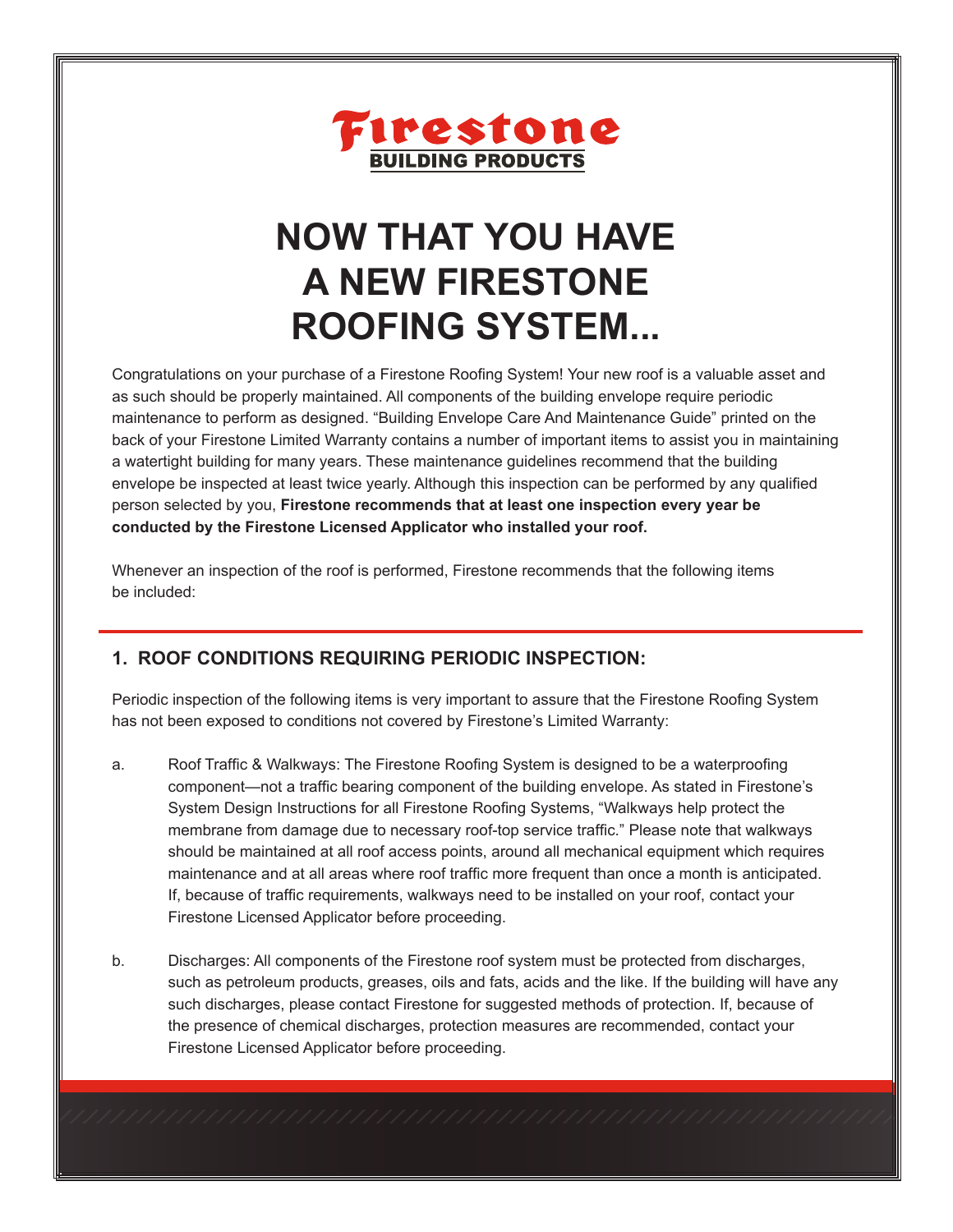- c. Ponding Water: Proper maintenance and good roofing practice suggests that ponded water (defined as standing water on the roof forty-eight (48) hours after it stops raining) should not be allowed on the roof. Roofs should have slope to drain and all drain areas should remain clean. If ponded water areas are observed on the roof that cannot be corrected by periodic cleaning of drain areas, contact your Firestone Licensed Applicator for suggestions.
- d. Storms: The building envelope should be inspected after any severe storm, especially after any storm that involves high sustained winds, heavy wind gusts or tornado-like conditions. All roof surfaces should be inspected for damage caused by wind-blown debris. The roof also should be inspected after any hail or ice storm which could have damaged the roofing system. If stormrelated damage to the roof system is observed, contact your Firestone Licensed Applicator before proceeding.
- e. Moisture Infiltration: It is very important to inspect the roofing system for moisture infiltration from sources excluded by Firestone's Limited Warranty. These sources can include but are not limited to:
	- 1. Latent moisture in a pre-existing roofing system or roof insulation remaining beneath the Firestone Roofing System.
	- 2. Moisture infiltration in or through building walls, copings, mortar joints and roof-top equipment.
	- 3. Condensation of water vapor within the roofing system due to temperature and humidity differentials.

**Because inspection for moisture infiltration requires professional roofing experience, Firestone recommends that this inspection be performed by a Firestone Licensed Applicator at least once a year.**

#### **2. NON-FIRESTONE MATERIALS:**

In some instances, non-Firestone supplied materials are used in conjunction with Firestone Roofing Systems. These materials may include, but are not limited to the following items:

- a. Locally-fabricated sheet metal flashings.
- b. Non-Firestone sealants at roof terminations.
- c. Non-Firestone roof insulations.
- d. Non-Firestone insulation fastening devices, including but not limited to roofing screws, insulation plates, construction adhesives and roofing asphalt.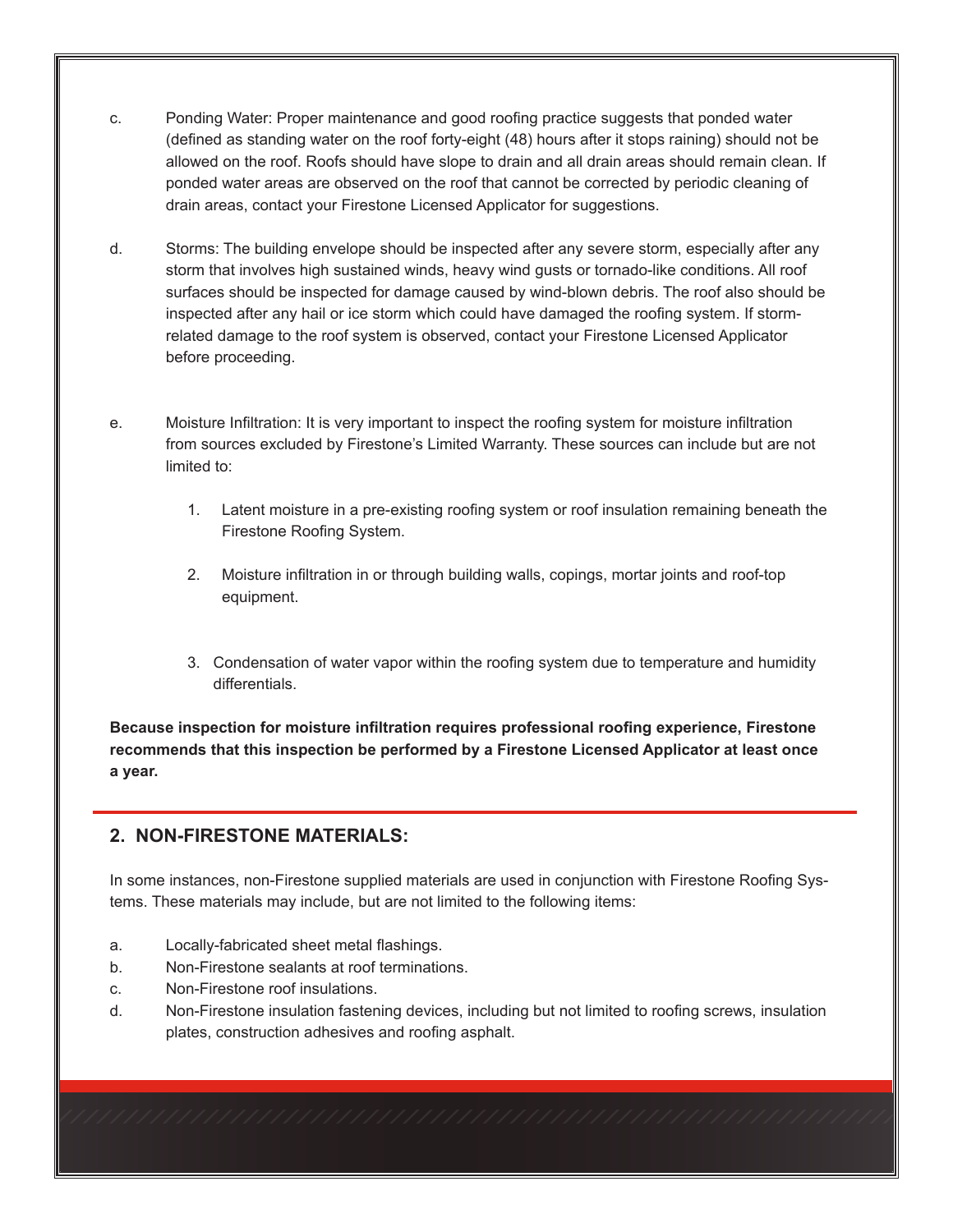- e. Preservative-treated wood nailers and blocking.
- f. Roof drains and drain inserts.
- g. Pre-fabricated roof curbs.
- h. Concrete walkway or ballast pavers.
- i. Stone ballast.
- j. Non-Firestone roof coatings.

Because such items are not warranted by Firestone, it is important to establish an ongoing inspection and maintenance program to assure that the performance of non-Firestone materials does not adversely affect the weathertight integrity of the Firestone roofing system. Sheet metal items should be checked for weathertightness and re-anchored/recaulked as needed. Nailers and blocking should be checked for soundness, and replaced or re-secured if necessary. Roof drains and drain inserts should be cleared of any debris. Sealants should be inspected for shrinking or cracking and replaced as required. The integrity of roof insulation and insulation attachments should be verified. Walkway pavers should be checked for cracking or splitting and replaced if necessary. Ballast stone should be checked for deterioration due to freeze/thaw conditions. In addition, all ballasted roofs should be inspected for localized wind displacement of the ballast, especially along perimeter roof areas. In the event ballast displacement is observed, the ballast should be carefully re-dispersed uniformly and the addition of larger ballast stones should be considered.

## **3. FIRESTONE PRODUCTS REQUIRING PERIODIC INSPECTION:**

Although Firestone products do not necessarily require periodic maintenance to assure long-term performance, periodic inspection is very important to assure that these products have not been exposed to conditions excluded by Firestone's Limited Warranty:

a. The **Firestone Roofing Membrane** should be inspected for tears or punctures caused by wind storms, falling objects, roof traffic and the like. If the Firestone membrane is supplied with a factory applied coating, such as roofing granules, the coating should be inspected for any discontinuities caused by abrasion from wind, roof traffic or other sources. **Tears, punctures and abrasions to the membrane must be repaired by a Licensed Firestone Applicator using Firestone specified repair procedures.**

In addition, the membrane should be inspected for any contamination from discharges, such as petroleum products, greases, oils and fats, acids and the like. If any such discharges are observed on the membrane, please contact Firestone for suggested methods of protection. If, because of the presence of chemical discharges, protection measures are recommended by Firestone, contact your Firestone Licensed Applicator before proceeding.

b. **Firestone Wall Flashings** also should be inspected for tears, punctures, abrasion and contamination from discharges, following the same procedures as for the Firestone Roof Membrane.